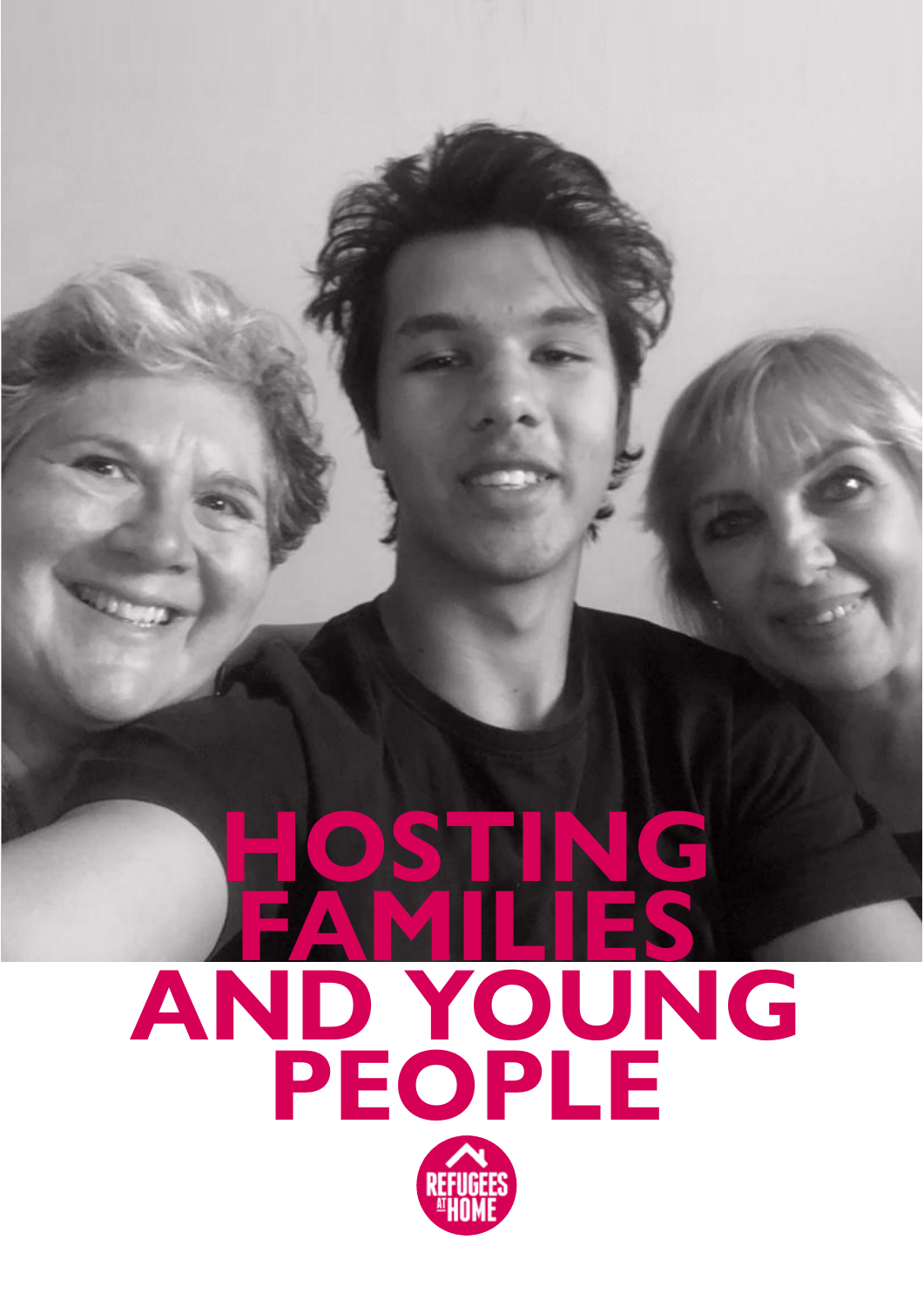

THERE'S NO TRUER SAYING THAN 'IT TAKES A VILLAGE TO RAISE A CHILD' - YOUR NETWORK OF FRIENDS AND FAMILY WILL BE AN INVALUABLE HELP" THERE THAN TO RA

**JONATHAN AND RACHEL**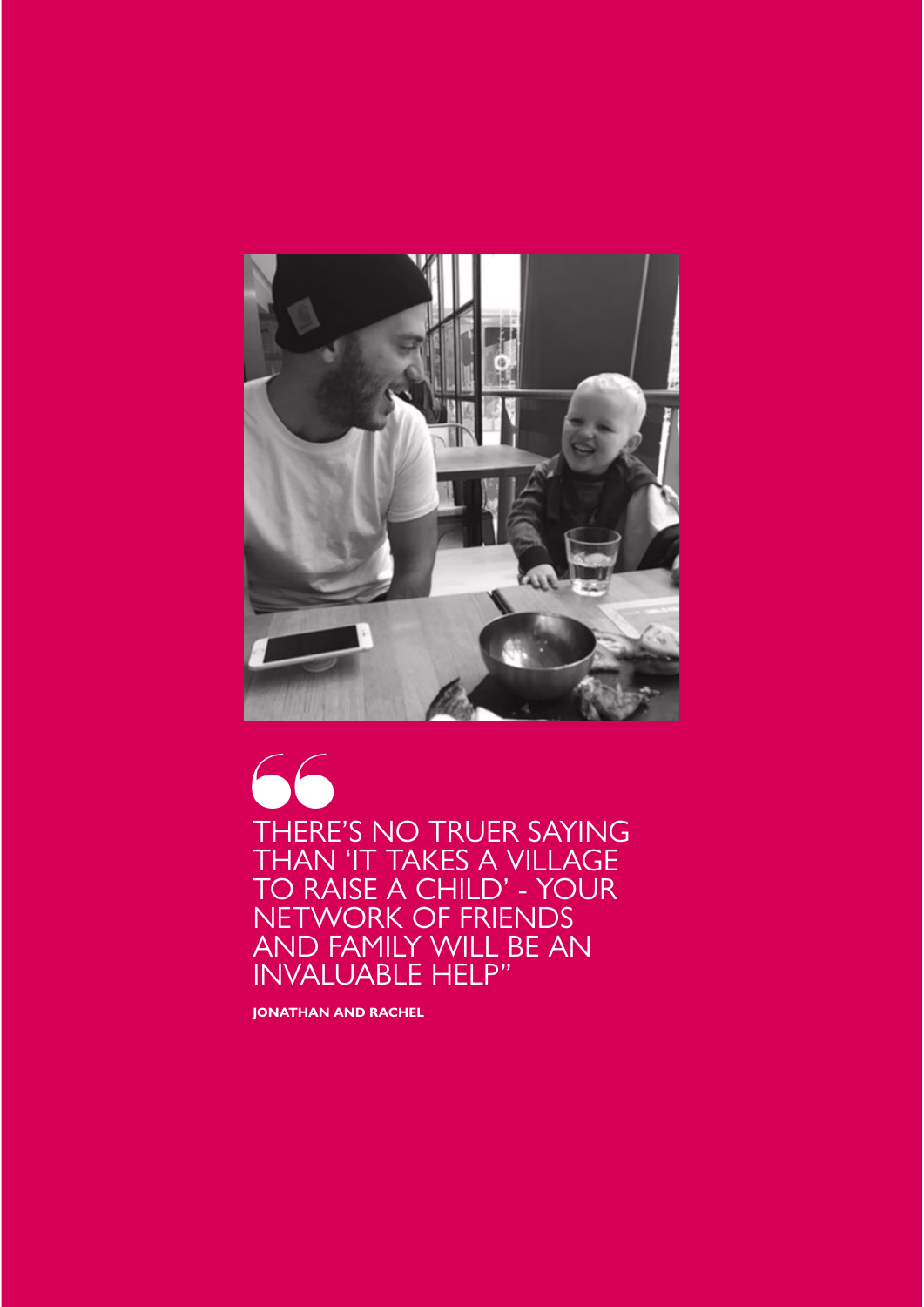Hosting may be the most rewarding thing you ever do, but there is a diference between hosting a single person and taking an entire family into your home. Refugees coming to the UK as a family group will have faced real danger, been uprooted from their homes, are possibly traumatised, exhausted, and very unsettled.

Some prospective hosts are understandably nervous about the idea, especially if the guest family has teenagers – anyone who has brought up children knows the teen years can be tricky. Others might be worried about hosting children of diferent ages to their own, and how that will afect the family dynamic. So we asked our existing hosts who have given homes to families with children for their advice on how to welcome families, and how to give every placement the best chance of success.

Our hosts were overwhelmingly positive when we asked them to describe their experience of hosting families, and this leaflet sets out their advice and recommendations.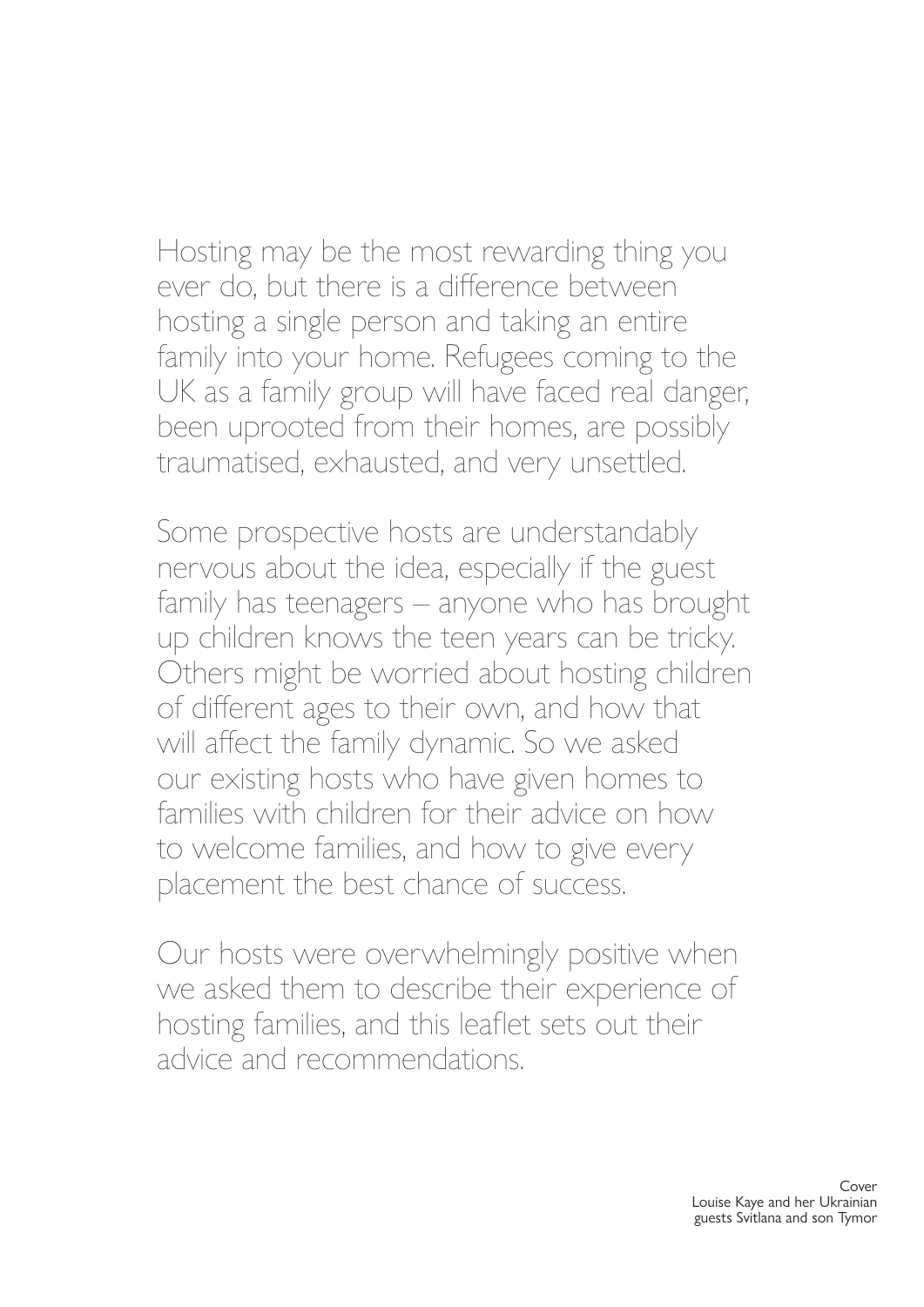### USEFUL TIPS FOR HOSTING FAMILIES

• Provide adaptors so that your guests can use their laptops and charge their phones.

• Ask us for a free Vodaphone SIM – lasts 6 months and each guest can have one.

• Clear some time, maybe even take a day or two off work to get your house ready, prepare their rooms, write your Welcome Pack and introduce your new guests to the neighbourhood.

• The Welcome Pack should include information on local facilities for families – the station, the library, the sports centre, clubs, coffee shops, chemists etc.

• Get yourself fully acquainted with the "Say Hi" translation app.

• Get some treats to welcome them – fizzy drinks, chocolate biscuits, crisps.

• Provide some toiletries in their room. They may have very little.

• Show them the bedroom and bathroom immediately and make clear they can go to their room whenever they like.

• Clear a cupboard in the kitchen so they can store their own food.

# LANGUAGE

Remember that children are very quick learners and will often speak more English than their parents. If you learnt a few phrases of their language it would do wonders to break the ice at the beginning of their stay.

Make sure you familiarise yourself with Google Translate and other translation apps like Say Hi, which is popular with young people. You could also encourage them to watch TV and listen to the radio in English.

## SI FFPING ARRANGEMENTS

Allow your guests to arrange their sleeping any way they want, and make clear they can sleep whenever and for as long as they like. The family might not necessarily want to sleep separately, especially if they are traumatised. Children in different cultures may be used to being in the same room or even bed up to the age of seven and older — though you might bear in mind NSPCC advice that "While it's not illegal for them to share, it's recommended that children over the age of 10 should have their own bedrooms – even if they're siblings or step-siblings".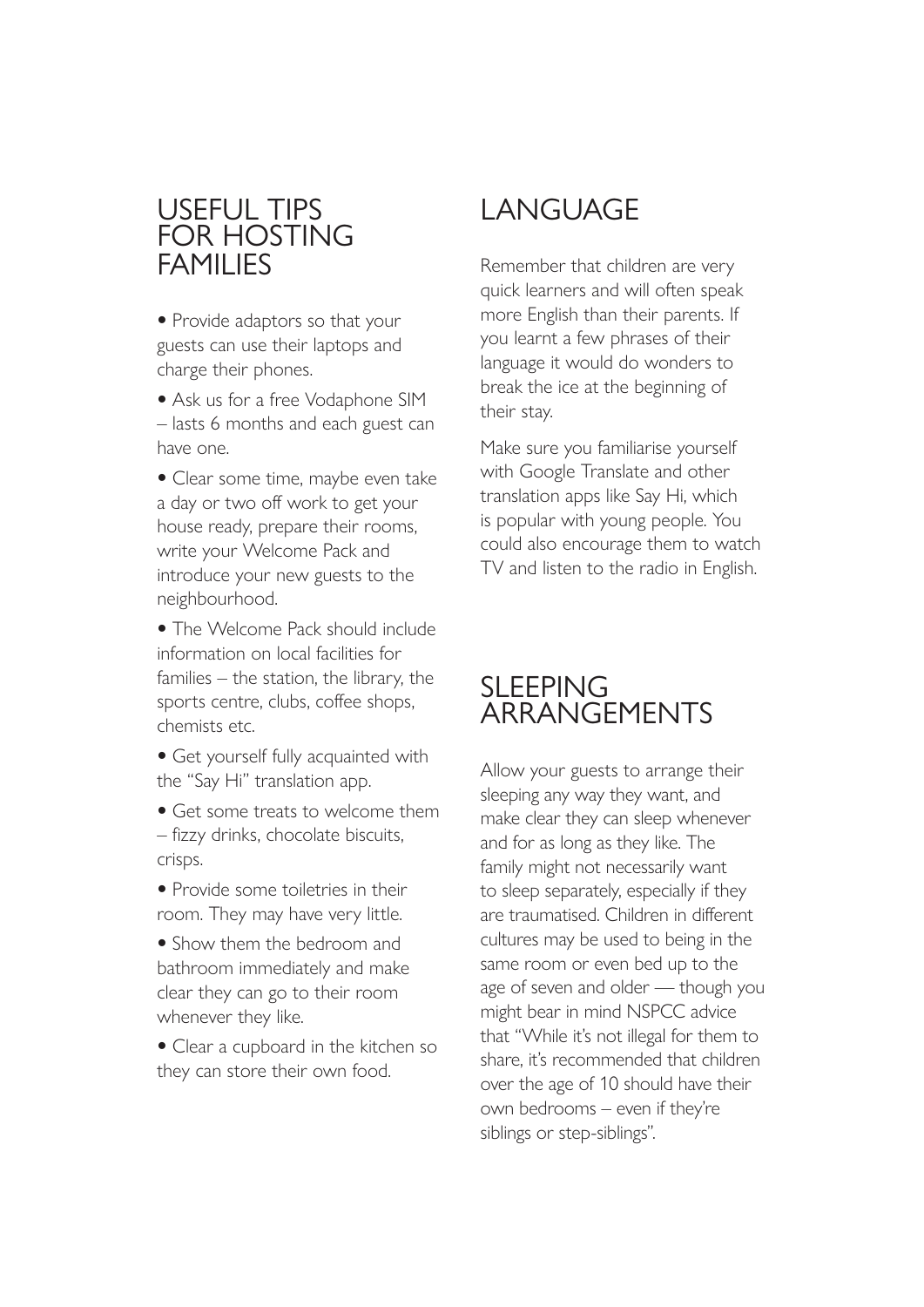

THE TEENAGERS HAD DIFFERING LEVELS OF ENGLISH. I GOT A VOLUNTEER ENGLISH TEACHER THROUGH THE REFUGEE COUNCIL ONCE OR TWICE A WEEK FOR THE CHILDREN. LANGUAGE IS SO IMPORTANT. THEY SPENT A LOT OF TIME ON SOCIAL MEDIA AND ON YOUTUBE IN ENGLISH, WHICH I ENCOURAGED" ACT OF STREET

**KARINA**

Issa, from Kuwait, and Refugees at Home co-founder Sara Nathan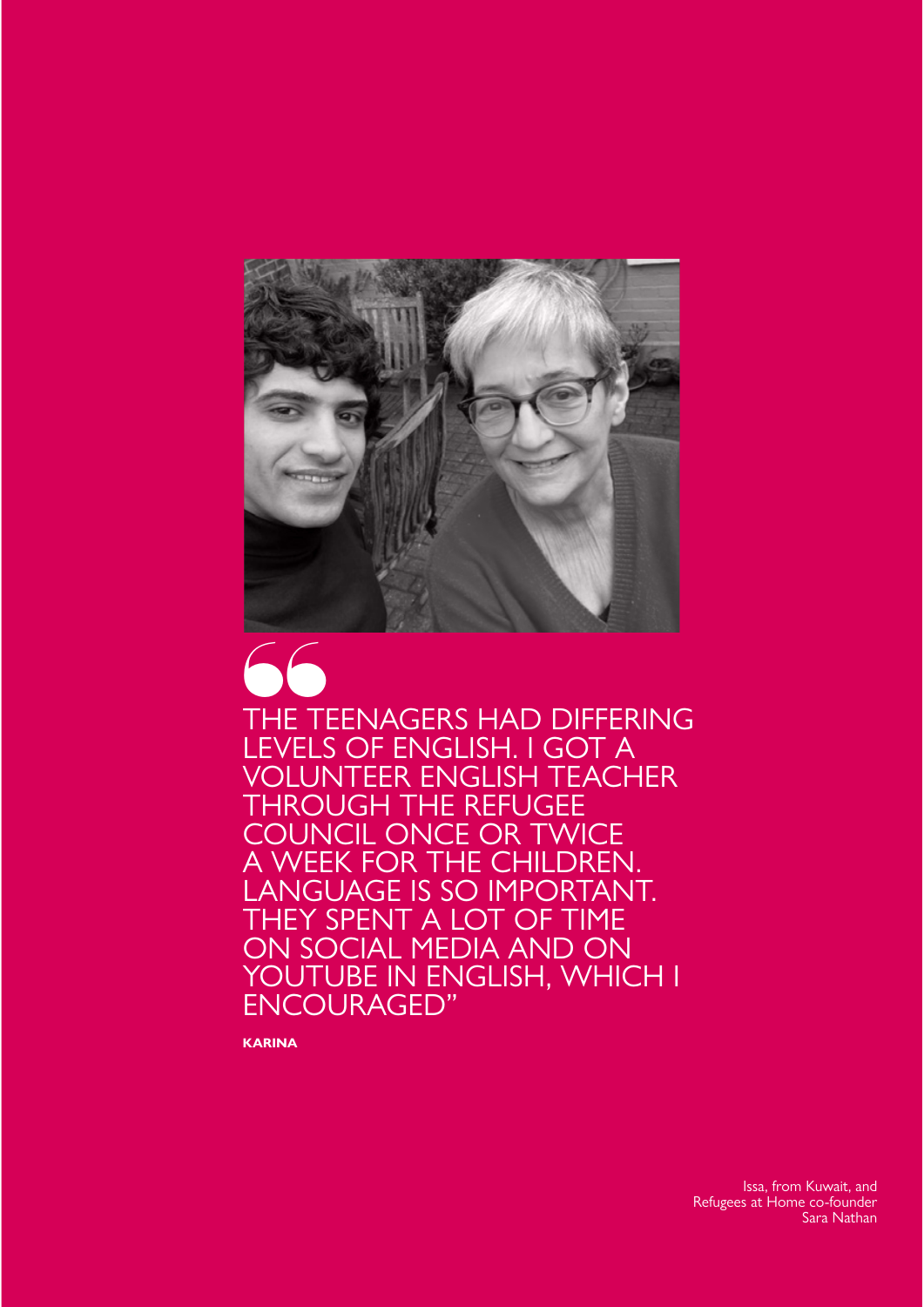

66

MY BIG RULES ARE – I WILL NEVER ENTER YOUR ROOM WITHOUT PERMISSION. IT'S YOUR SPACE, AND IT'S YOUR RESPONSIBILITY TO KEEP IT CLEAN – IF I BECOME AWARE IT'S NOT I WILL TELL YOU. GUESTS MUST KEEP ROOM AND BATHROOM CLEAN TO MY STANDARDS… THIS PARTICULARLY AFFECTS BOYS USED TO HAVING THEIR MOTHERS RUN ROUND AFTER THEM"

**KARINA**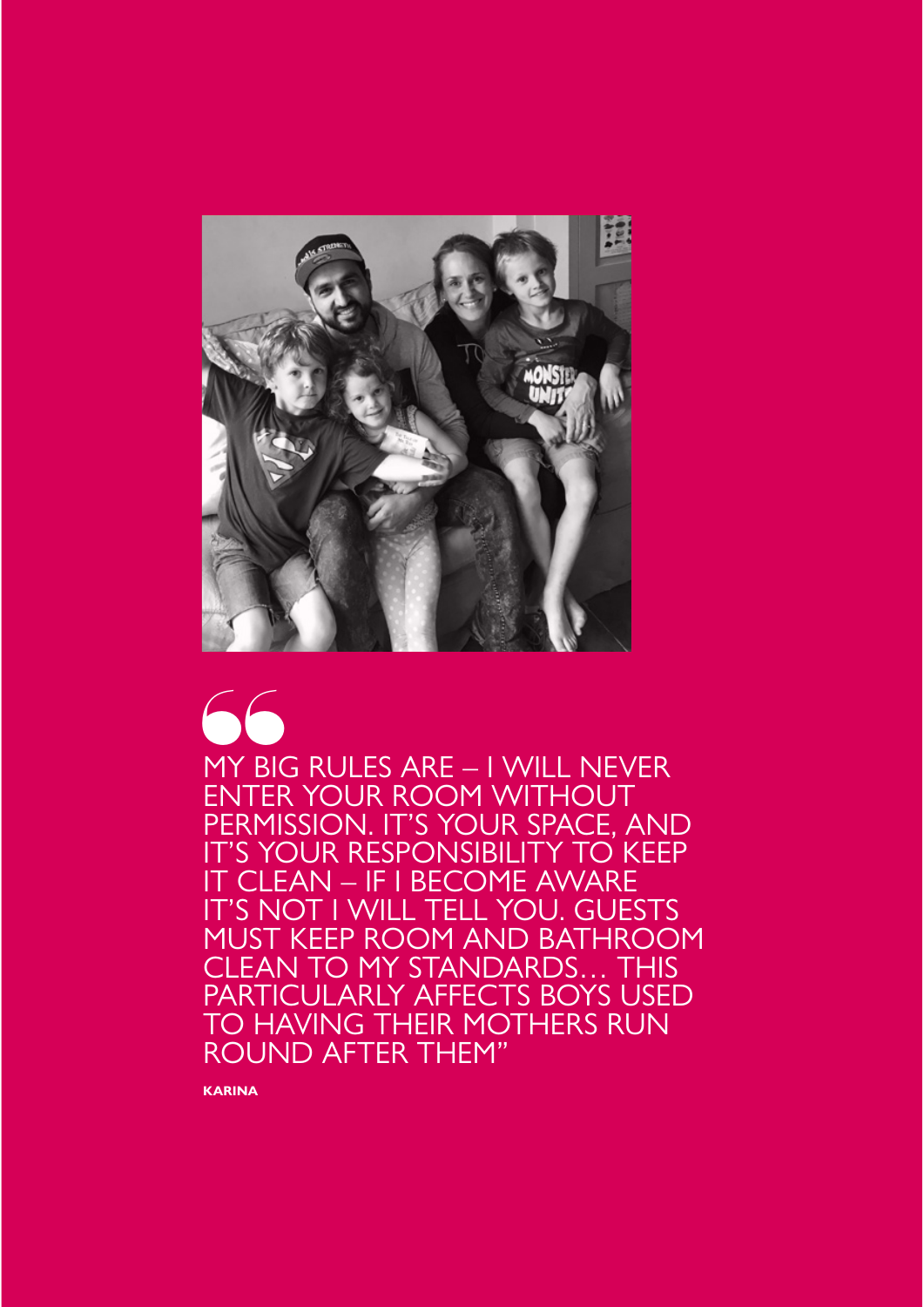

### **HOUSE** RULES

This is your house and you set the rules. Be upfront about everything – different cultures have different ways of doing things and your guests will understand that. If you're a nonsmoker, be clear there's no smoking in the house and show them where they can smoke outside. If you want help with the washing up, say so  $$ but be sensitive: in some cultures for a man to help in the kitchen would be demeaning.

There will be an adjustment period while you all get to know each other. Make sure you're patient and communicate.

### LIVING WITH **TEENAGERS**

When we asked our hosts to tell us their experiences of living with refugee teenagers, the response was overwhelmingly positive. "She is very easy, very nice, polite, quiet, studious, kind and thoughtful," was a typical comment.

Many said the effect on their own teenage children was enlightening. One host told us: "Our 17-year-old daughter is learning more from this than she will from the classroom. She is getting real, in-depth experience of empathy for the guest family. She is learning about rules and conflict. She has both the baby, who she adores, and the teenager. She is learning what it's like to be a refugee."

Anyone who has brought up a family knows the pitfalls of adolescence, and with possibly traumatised teenagers these might be multiplied.



**WITH A TEENAGER IT'S IMPORTANT TO BE CLEAR ABOUT BOUNDARIES. I HAVE TO GET HER UP EVERY MORNING AS SHE IS SLEEPING IN MY OFFICE, AND SHE DOES LEAVE PILES OF CLOTHES AROUND. THE FIRST DAY SOME FRIENDS OF OURS TOOK HER TO WESTFIELD [SHOPPING CENTRE]. THEY BOUGHT HER A COUPLE OF THINGS – NOTHING BIG BUT THINGS SHE COULD CALL HER OWN. THEY WENT TO TK MAXX AND THEN WENT TO NANDO'S AND SHE SAID IT WAS THE BEST DAY OF HER LIFE." JONATHAN AND RACHEL** "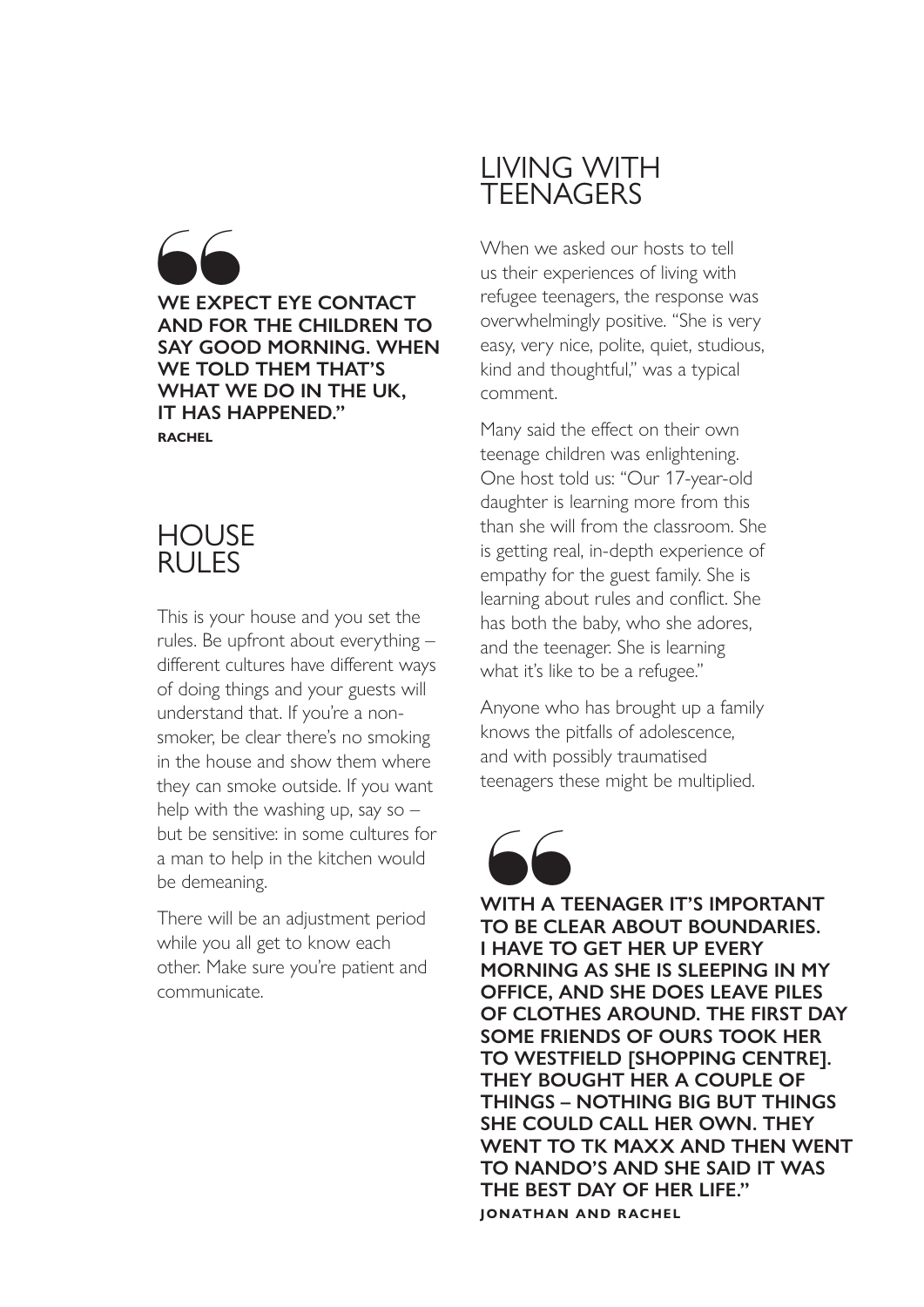## **SCHOOLS**

Some children will still be studying online with Ukrainian teachers – a full and demanding curriculum for over six hours a day. Our hosts tell us the children with them are very industrious and attentive to their lessons. But of course although they may be learning English, that brings them no friendship or integration into the UK.

Finding a UK school is a priority, and possibly the most demanding part of being a host, once your guests arrive.

Refugee children have the same right to schooling as any other child: it's a legal requirement for them to be in education until they are 18. Your local authority should provide information on which schools have places available in each age group. You can also ask if they have a specific policy for Ukrainian children.

Be aware that help from local authorities can be patchy – some hosts report that they found theirs very unhelpful. Do as much independent research as you can, for example finding out which schools are already taking refugees, and call or visit them direct.

Independent schools are also an option and some have no-fee policies for refugees. For more information see "Useful websites" below.

## ENTERTAINMENT AND SOCIALISING

The benefits of getting children out of the house – meeting people, socialising, playing sport – are obvious. You should find out everything you can about your community groups and get your guests out and about as soon as possible. A number of local authorities offer free public transport for refugees. Use your networks to find sports events and centres they can join and find out which galleries, museums and entertainment venues give discounts. London Zoo, for example, has a  $£3$  per person offer for refugees and in Scotland the National Trust offers a free admission pass. Places near you may do something similar.

Remember though that your guests may be traumatised and hiding their true feelings. It might be very difficult for them to enjoy themselves if they are worrying about the people they left behind. Be sensitive and don't insist on a day trip to the zoo if you feel it might be too much for them.

**SOME REFUGEES ARE DEALING WITH SURVIVOR'S GUILT. THEY FEEL THEY CAN'T CELEBRATE THE GOOD THINGS HAPPENING TO THEM BECAUSE THEY ARE SO WORRIED ABOUT FAMILY AND FRIENDS BACK HOME. I WORRY ABOUT ISOLATION AND ITS EFFECT ON THE YOUNG PEOPLE'S MENTAL HEALTH SO I ENCOURAGE THEM TO SOCIALISE AND TO BRING PEOPLE BACK TO THE HOUSE." KARINA** SOME REI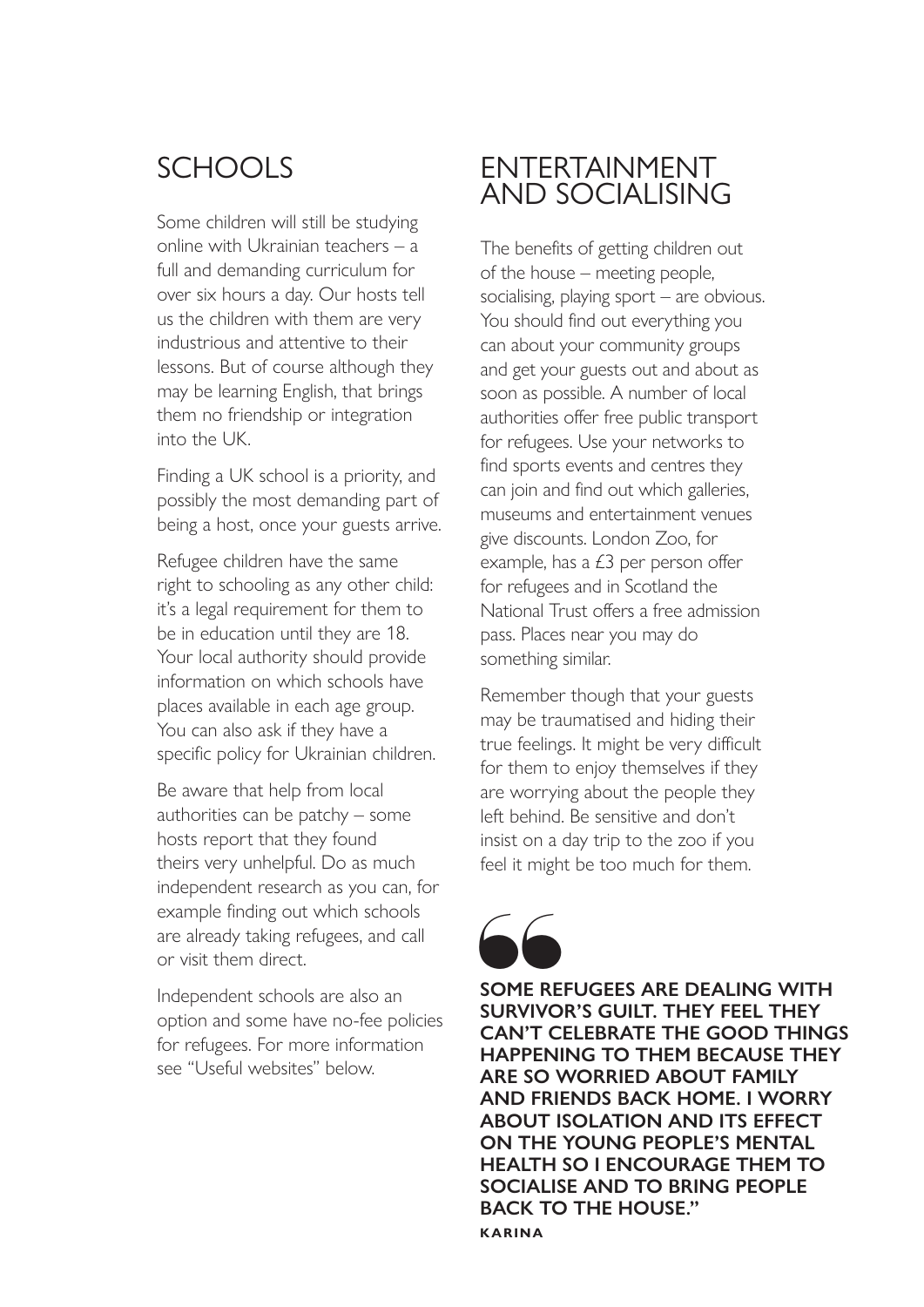

THE SCHOOL ASSIGNED STUDENTS IN THE CLASS TO BE BUDDIES, CONTRACT CONSIGNED<br>
THE SCHOOL ASSIGNED<br>
STUDENTS IN THE CLAS<br>
TO BE BUDDIES,<br>
WHICH HELPED A LOT"

**JONATHAN AND RACHEL**

Jonathan and Rachel Bartlett with their Ukrainian guests, the Stelmakh children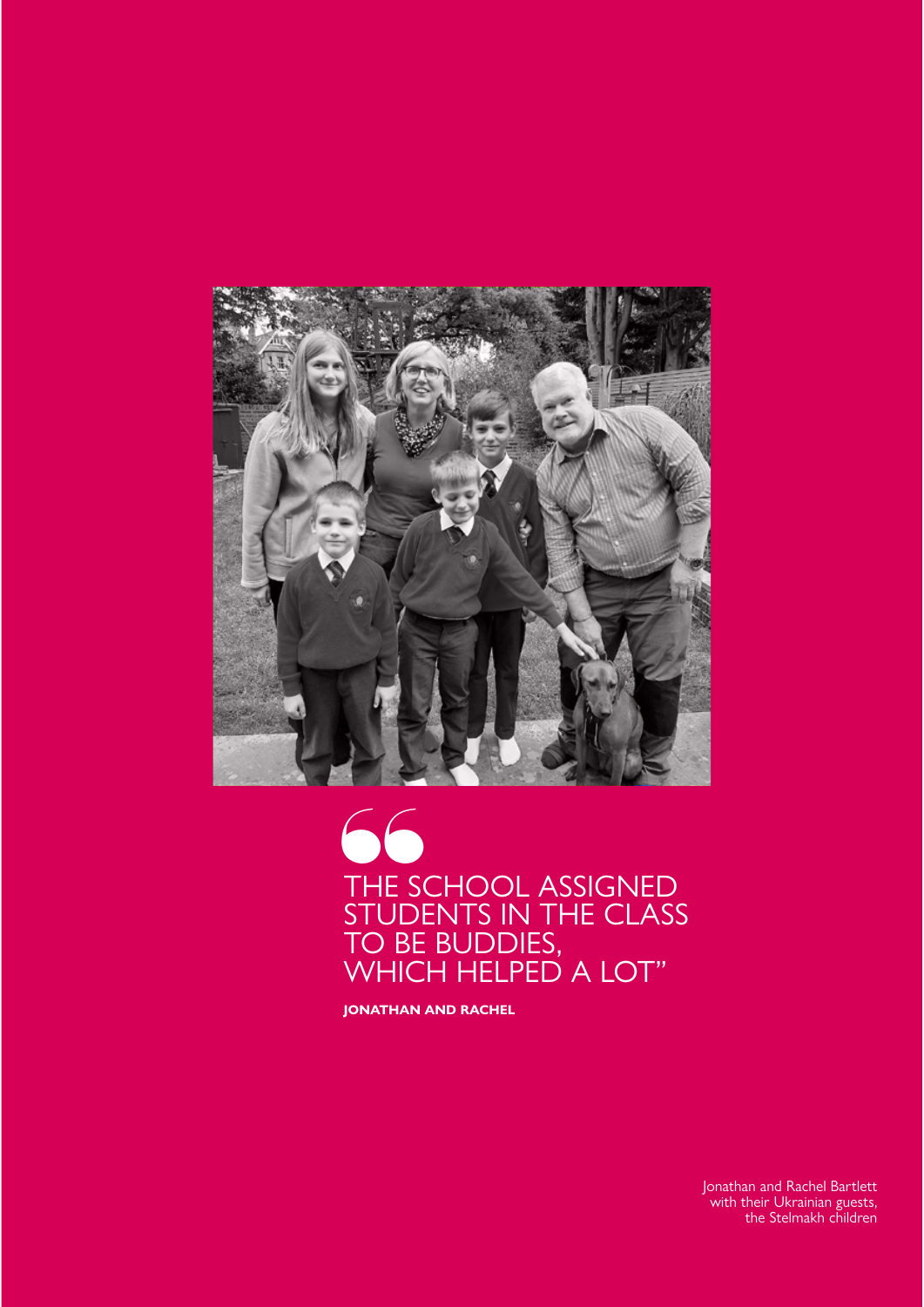



I REALLY BELIEVE FOOD IS IMPORTANT AND THAT MY GUESTS HAVE TO HAVE FOOD WHICH IS CONNECTED TO WHO THEY ARE. IF THE GUESTS WANT TO DO THE SHOPPING, I OFFER TO PAY. GUESTS ARE WELCOME TO COOK AS MUCH AS THEY WANT – BUT I EXPECT THEM TO COOK FOR ME TOO. AND THEN CLEAN UP"

**KARINA**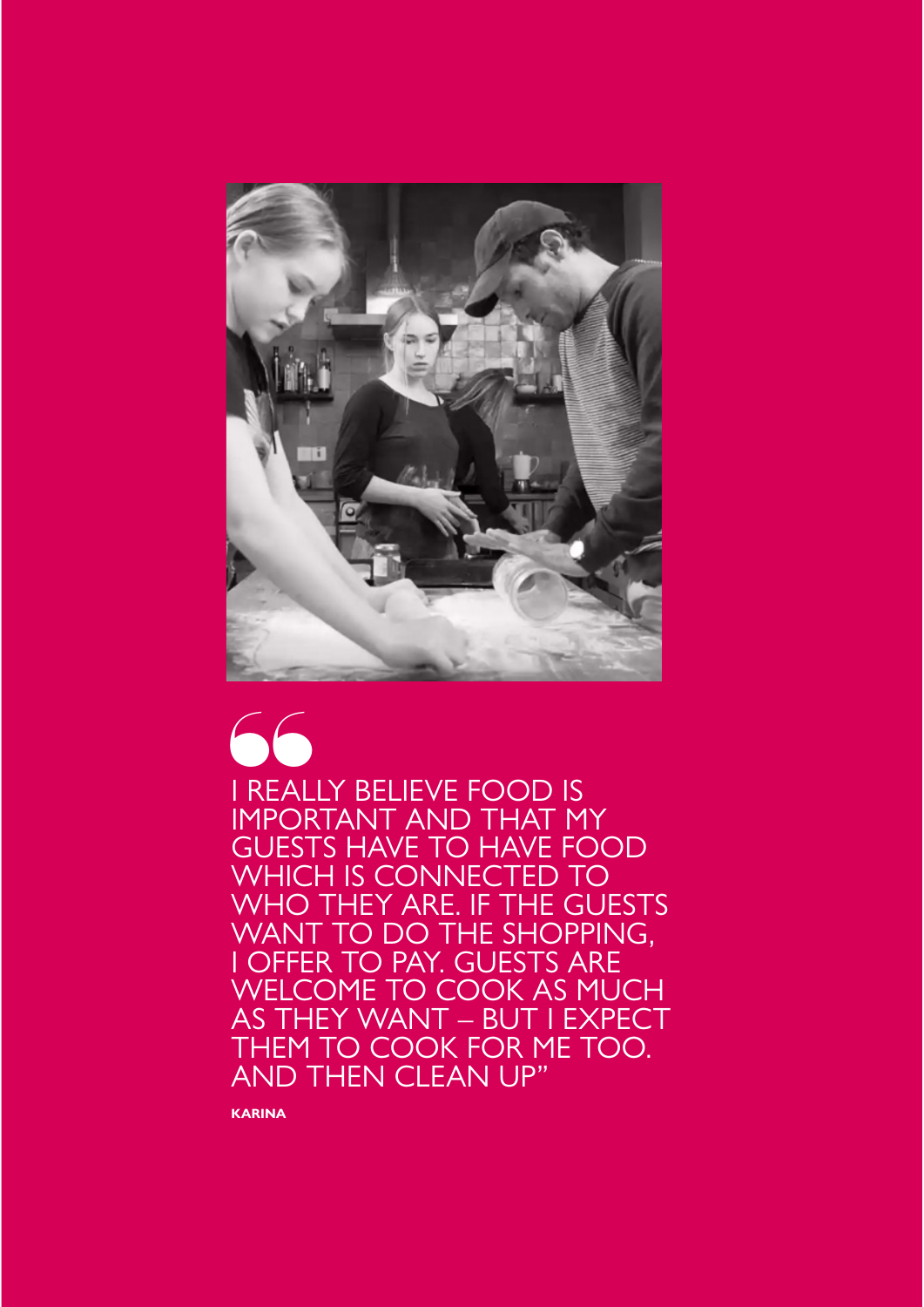## PARENTING

Everyone has different ways of parenting and you might be surprised by your guests' attitudes. In some cultures, for example, boys and men would never help around the home, while girls are expected to do chores. Most hosts understand that it's best not to interfere – remember that some of your customs and attitudes will seem odd to your guests. There are some things you'll have to make clear: some cultures allow parents to smack their children and you should explain that it is illegal in the UK. While there are many other potential issues – different bedtimes, toleration of noise, different eating habits – all should be dealt with tactfully and bearing in mind that your guests have come from a different culture and may suddenly find themselves a single parent with a father left behind.



ALL CHIL<br>
NOISY AN<br>
KEEN TO<br>
GUESTS 1<br>
PLENTY ( **ALL CHILDREN CAN BE NOISY AND WE'VE BEEN KEEN TO REASSURE OUR GUESTS THAT WE HAVE HAD PLENTY OF EXPERIENCE OF CHALLENGING BEHAVIOUR IN OUR CHILDREN. AT THE SAME TIME WE'RE PLEASED THAT WE HAVE ENOUGH SPACE TO WITHDRAW INTO SEPARATE ROOMS IF WE WANT TO." NICOLA**

### COOKING AND MEALTIMES

Suddenly having four or five extra around the table can be challenging. Set out the rules – no smoking in the kitchen, do your own washing up – and find out how your guests deal with mealtimes. Do they let their children use their phones while eating? Do they allow them to graze or do they insist on set mealtimes – and if so, do they eat at the same time as you?

Learning about another culture's food traditions can be incredibly rewarding, but your teenage guests might like nothing more than fizzy drinks and crisps. Make it clear when your mealtimes are and that your guests can eat with you or they can cook their own food. Find out what foods they like (one host noted that their guest loved Italian food because it's popular in Kyiv) and cook for them while they find their feet. Let them know you'd be very happy for them to cook for you if they like. Tell them that you expect them to pay for their food when they get their benefits but you will pay at first.

Refugees at Home can provide a weekly bursary of £30 per guest per week, to help with these costs and your guest's other expenses, until universal credit or job income kicks in. Just email treasurer@ refugeesathome.org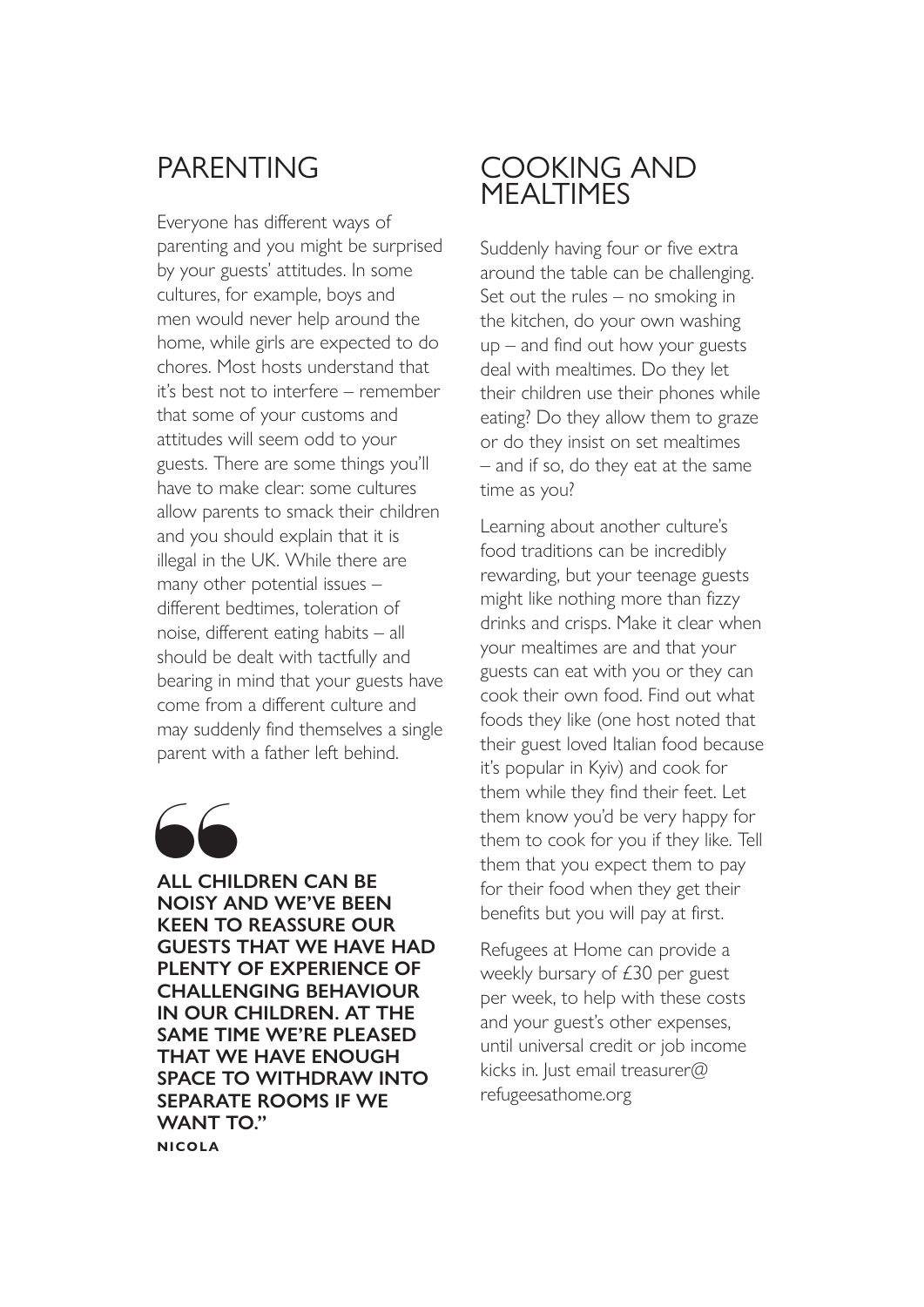## MOVING ON

Placements with host families are temporary – the average length of stay with Refugees at Home is three months; the average stay under the government's Homes for Ukraine scheme is six months – and must necessarily come to an end. The transition (either to another host or to more permanent accommodation) always has to be handled carefully, especially when there are children involved. There are a number of ways you can minimise the disruption, but the key thing is that your guests know that although they are leaving your house they are not leaving your (and your children's) life.

Although parting can be difficult (and in some rare cases, traumatic), it's also a hugely positive step. The fact that your guests are ready to move on means they are settling down, becoming a part of a new society. It can even be a joyous moment, especially if you make absolutely clear that this isn't a severing of relations, that you will keep in touch as friends.



**PLACEMENTS ARE TEMPORARY BY DEFINITION. SOMETIMES THEY END EARLY BECAUSE OF A CHANGE IN CIRCUMSTANCES FOR EITHER GUEST OR HOST, VERY OCCASIONALLY THEY END SUDDENLY OR UNEXPECTEDLY; SOMETIMES THEY'RE EXTENDED. HOWEVER THEY END, WE ARE HERE TO SUPPORT HOSTS AND GUESTS AS THEY MOVE ON TO THEIR NEXT STAGE." AREEJ, PLACEMENT COORDINATOR** PLACEME<br>TEMPORA<br>SOMETIM<br>BECAUSE<br>IN CIRCU

#### Useful tips for easing the transition

• Start planning the end of the placement as soon as possible: the process shouldn't be abrupt; there should be plenty of discussion about it and a clear understanding of what will happen next.

• Make clear that you want to keep in touch and discuss how you're going to do that.

• Make dates before they leave, so that children know they will still have a place in your life.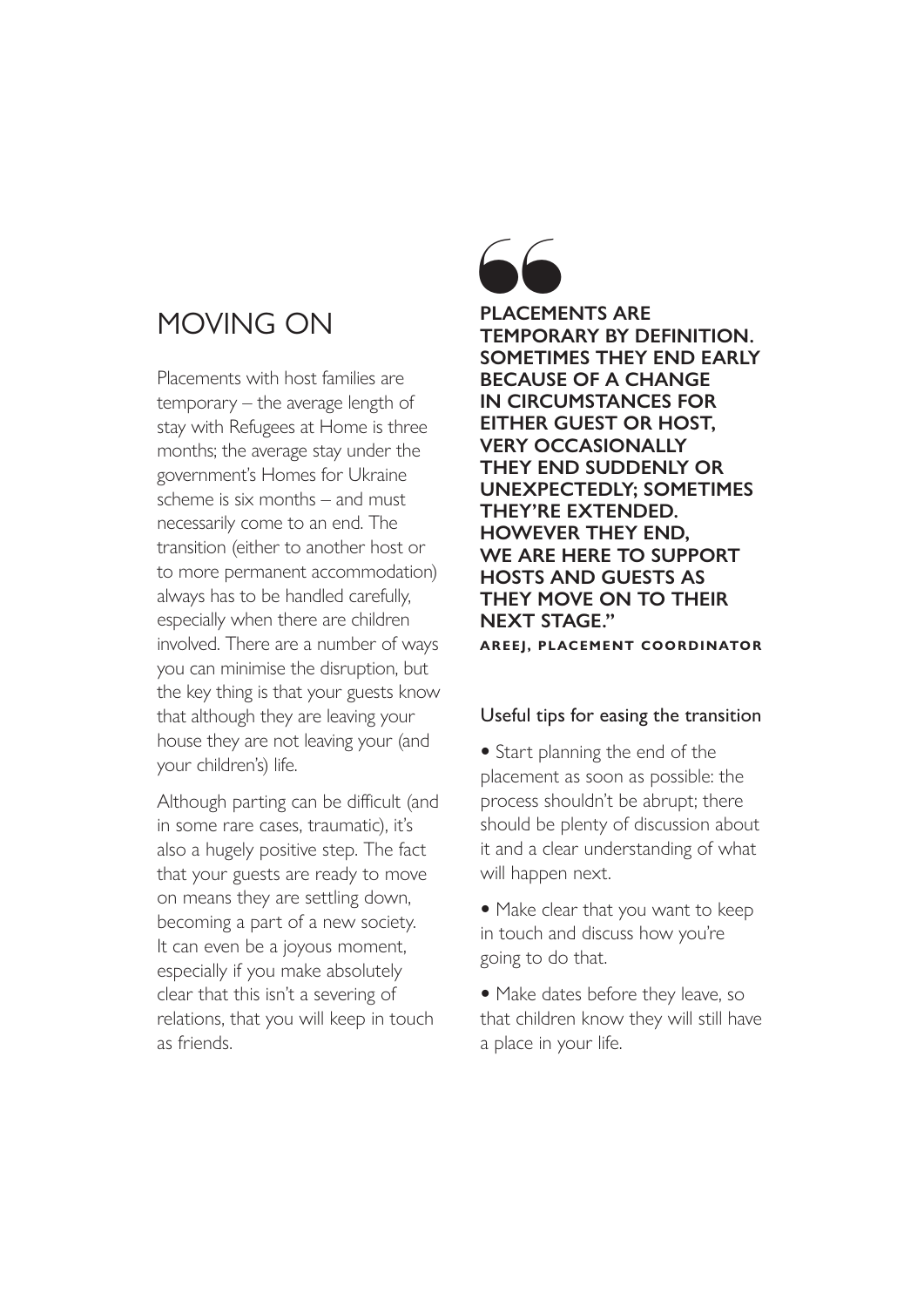

THE IDEA OF TEENAGERS SLOBBING AROUND DURING THE HOLIDAYS DIDN'T BOTHER ME AT ALL – BUT THEY NEVER DID. THEY WERE REALLY, HONESTLY, NO TROUBLE" 66

**NICOLA**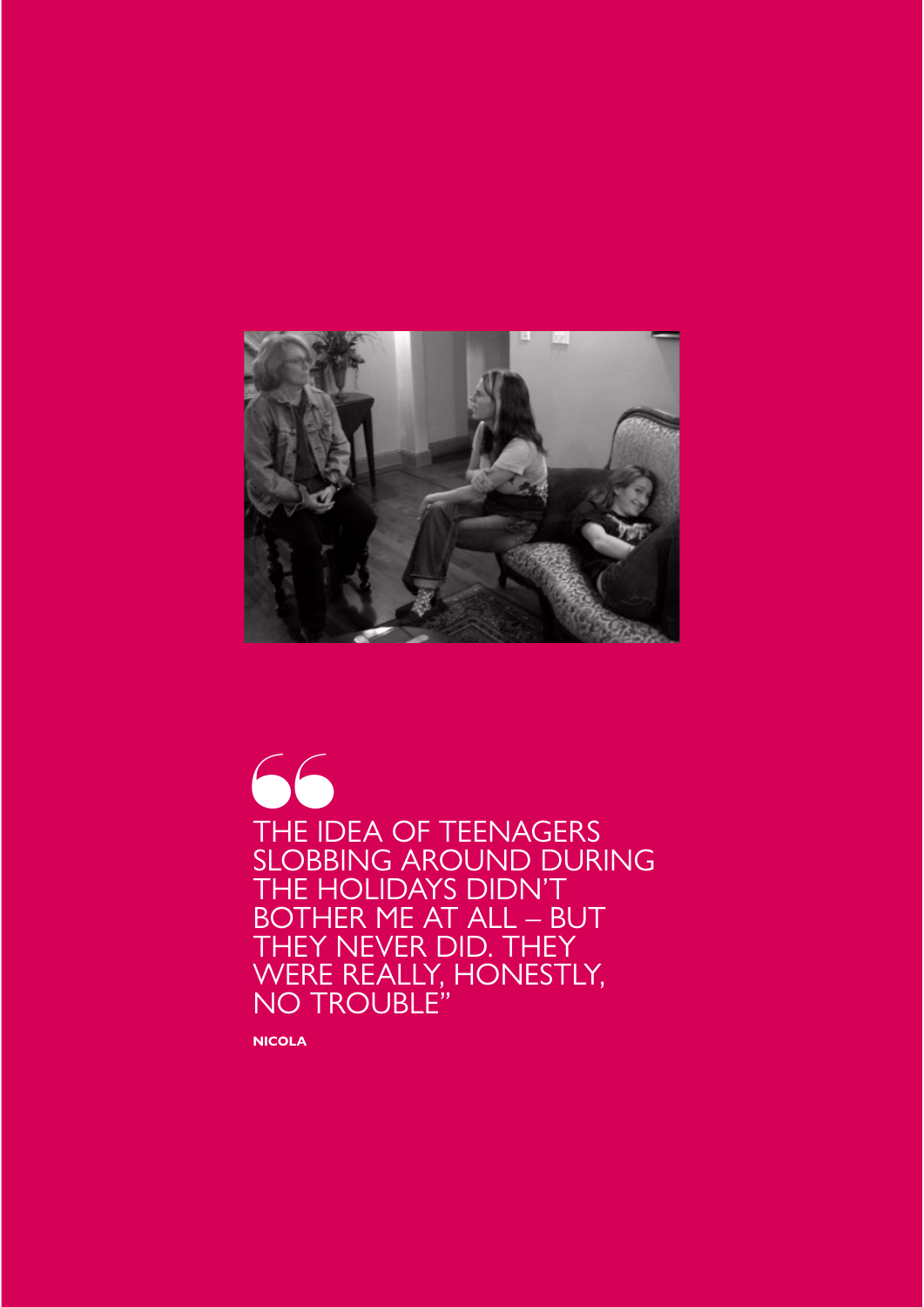## USEFUL WEBSITES

#### **LEGAL ADVICE**

https://advice-ukraine.co.uk www.augb.co.uk – Association of Ukrainians in GB

### **TRANSLATION**

www.sayhi.com translate.google.co.uk

### **SOCIAL MEDIA**

https://telegram.org - the messenger of choice for many Ukrainian young.

### **SCHOOLS**

goodschoolsguide.co.uk childrenslegalcentre.com

#### **CONTACT US**

https://www.refugeesathome.org 0300 365 4724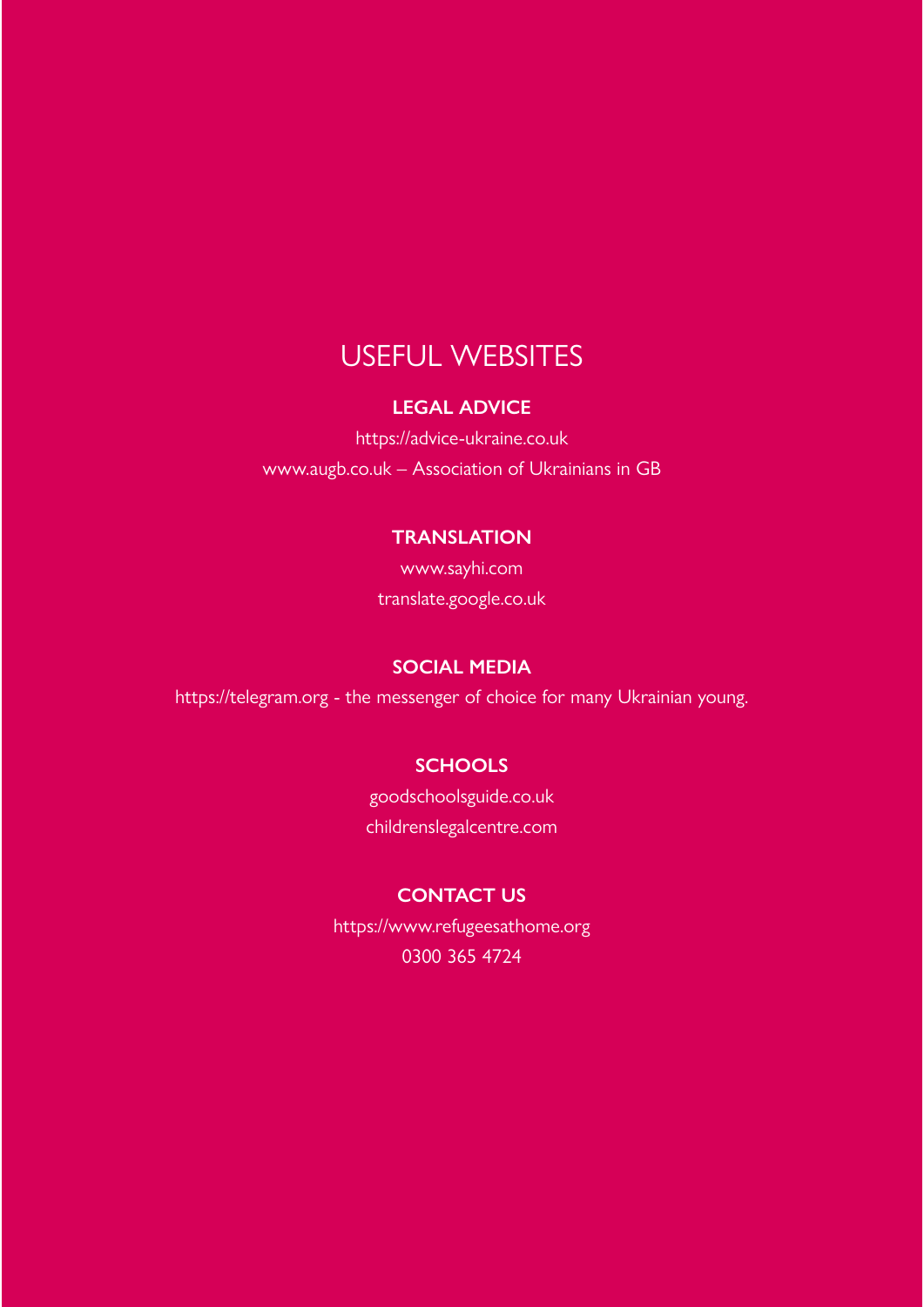

I TOOK THEM FOR A WALK THE FIRST DAY AND HE ASKED WHERE HE COULD PLAY BASKETBALL. WE DROPPED HIM OFF AND SIX HOURS LATER HIS WORRIED MOTHER ASKED WHERE HE WAS. HE WAS STILL THERE, SHOOTING HOOPS" 66

**LOUISE**